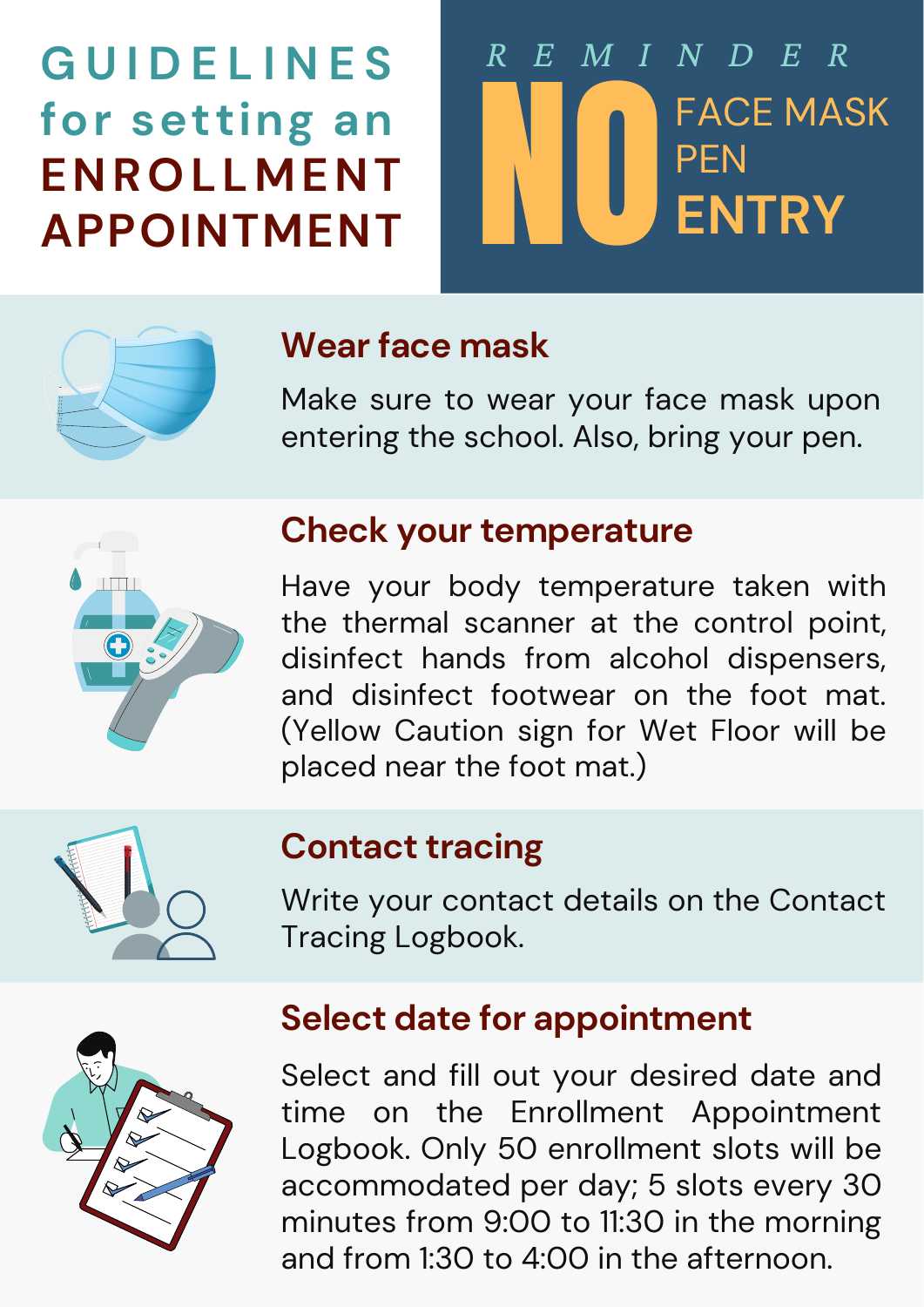

**CENTRAL VISAYAN INSTITUTE FOUNDATION** Jagna, Bohol 6308 Philippines

**A N N O U N C E M E N T Enrollment** 

# **For SY 2022-2023 Starts on JUNE 8, 2022**

Please make sure to set an enrollment appointment with us.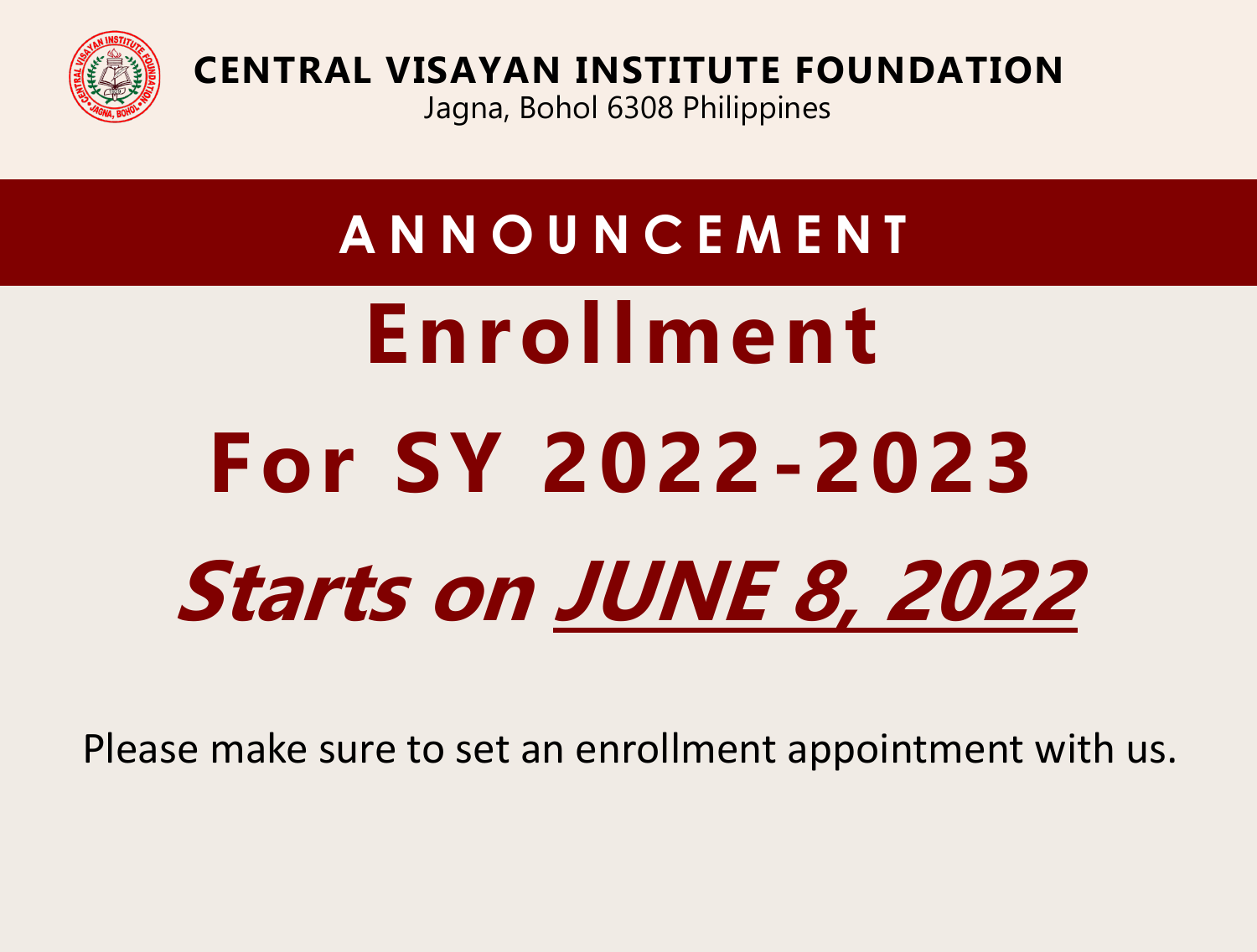

**CENTRAL VISAYAN INSTITUTE FOUNDATION**

Jagna, Bohol 6308 Philippines

# **A N N O U N C E M E N T**

## ENROLLMENT may be done in two ways:

## **Online Enrollment:**

Anytime starting Wednesday, 8 June 2022

Make sure you have a Google Mail (Gmail) account to access the link below: *<https://forms.gle/z5a4abkKQjbtcV3u5>*

## **On-Campus Enrollment:**

## **Starting** Wednesday, 8 June 2022

This may be done only within office hours (9:00 am – 11:30 am; 1:30 pm – 4:00 pm) on weekdays (Monday – Friday). Please make sure to first set an enrollment appointment to be accommodated.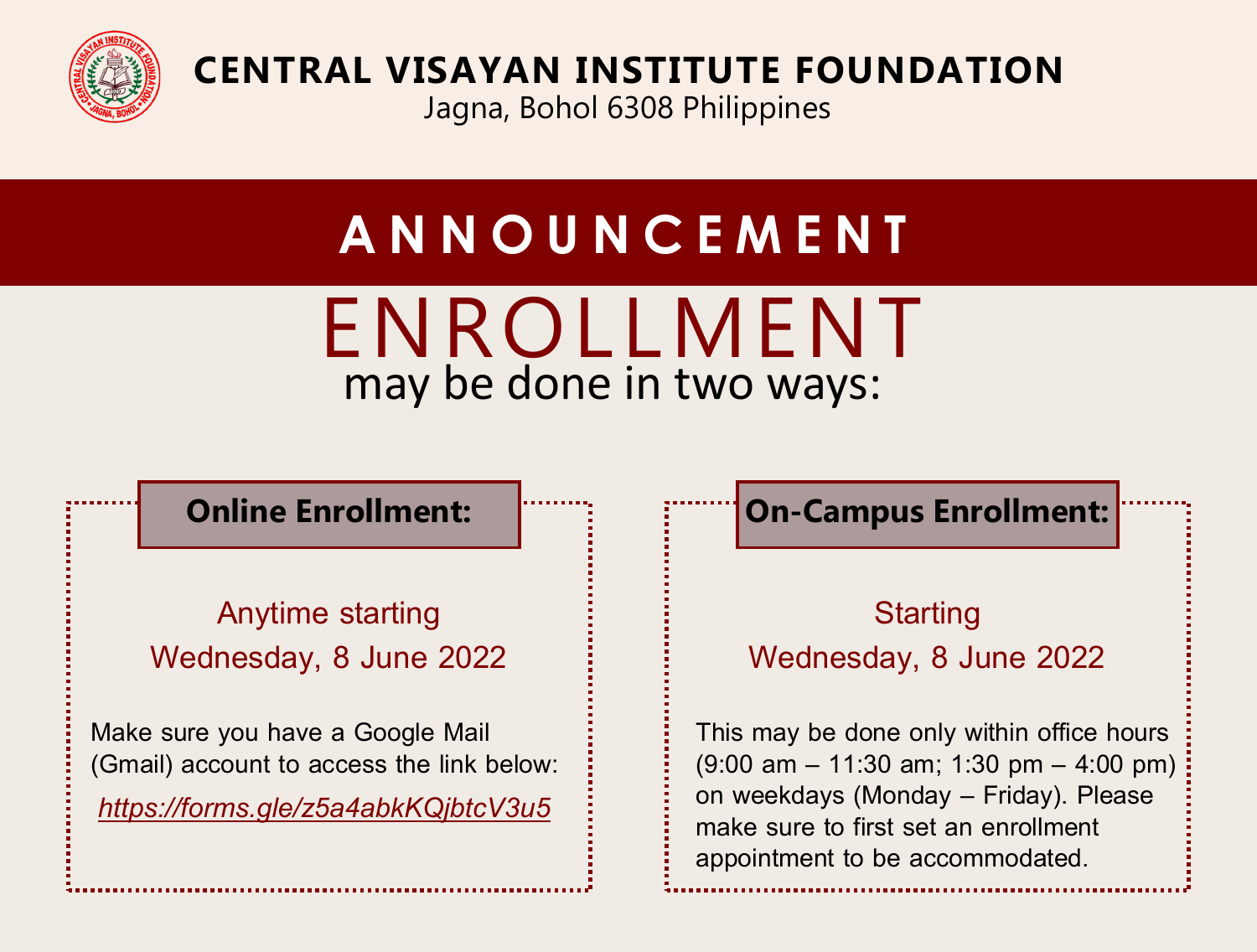

## **CENTRAL VISAYAN INSTITUTE FOUNDATION**

Jagna, Bohol 6308 Philippines

# **Requirements for Enrollment**

### **Incoming Grade 7**

- 1. Certificate of Live Birth (PSA/NSO copy)
- 2. Form 138 (Report Card)
- 3. Certificate of Good Character (issued by the elementary school)

#### **Transferees\***

- 1. Certificate of Live Birth (PSA/NSO copy)
- 2. Form 138 (Report Card)
- 3. Certificate of Good Character (issued by the previous school)
- 4. ESC Certification (for ESC grantees)

\*CVIF is accepting transferees for Grades 8-11 only.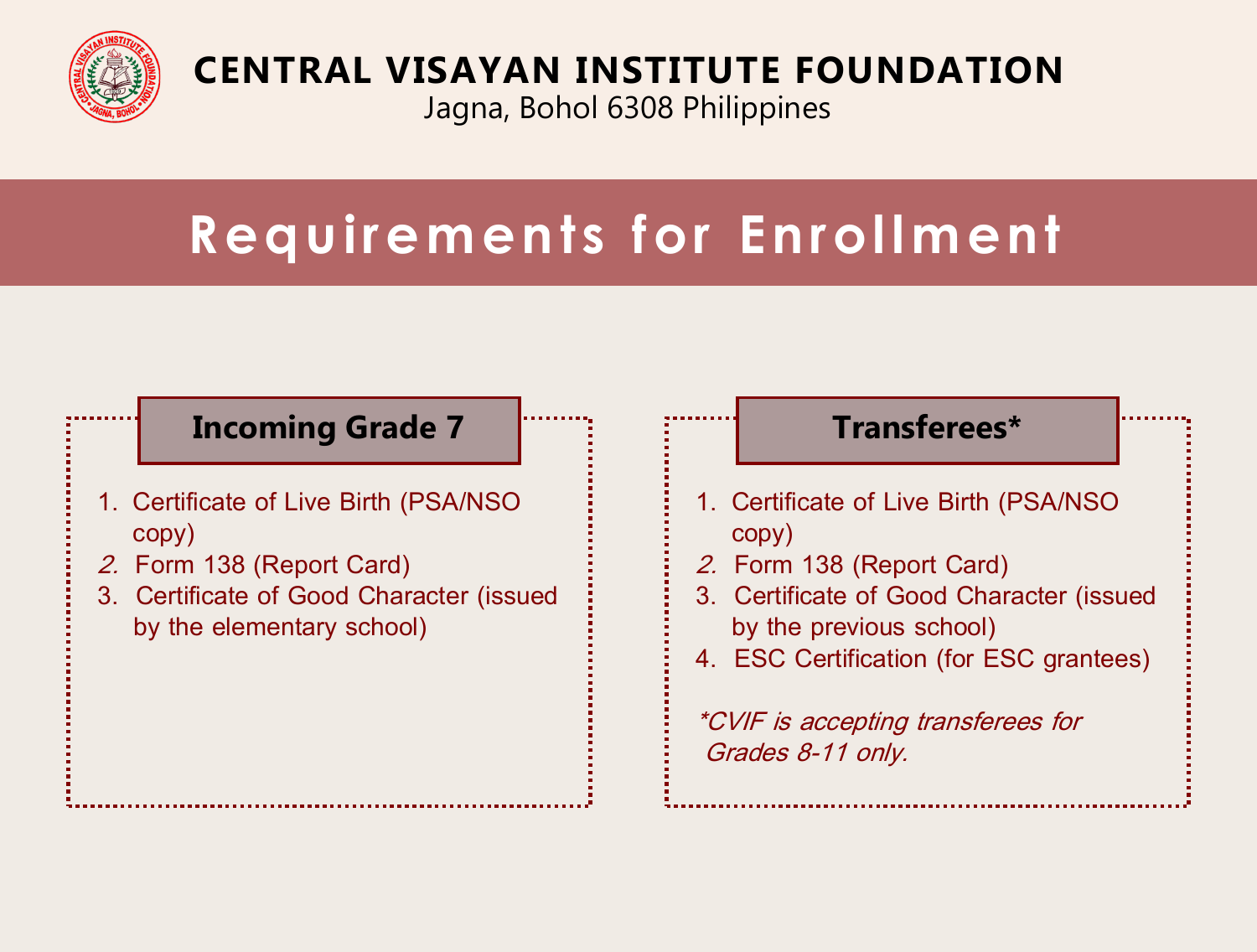

## **CENTRAL VISAYAN INSTITUTE FOUNDATION**

Jagna, Bohol 6308 Philippines

# **Grade Requirements for Transferees**

### **Grades 8 – 10**

Average of 83% up for the preceding school year **Grade 11**

#### Average of 83% up in their Grade 10 Report Card

#### Note:

For STEM strand only: Final grade of 87% up in Science and Math subjects in the Grade 10 Report Card